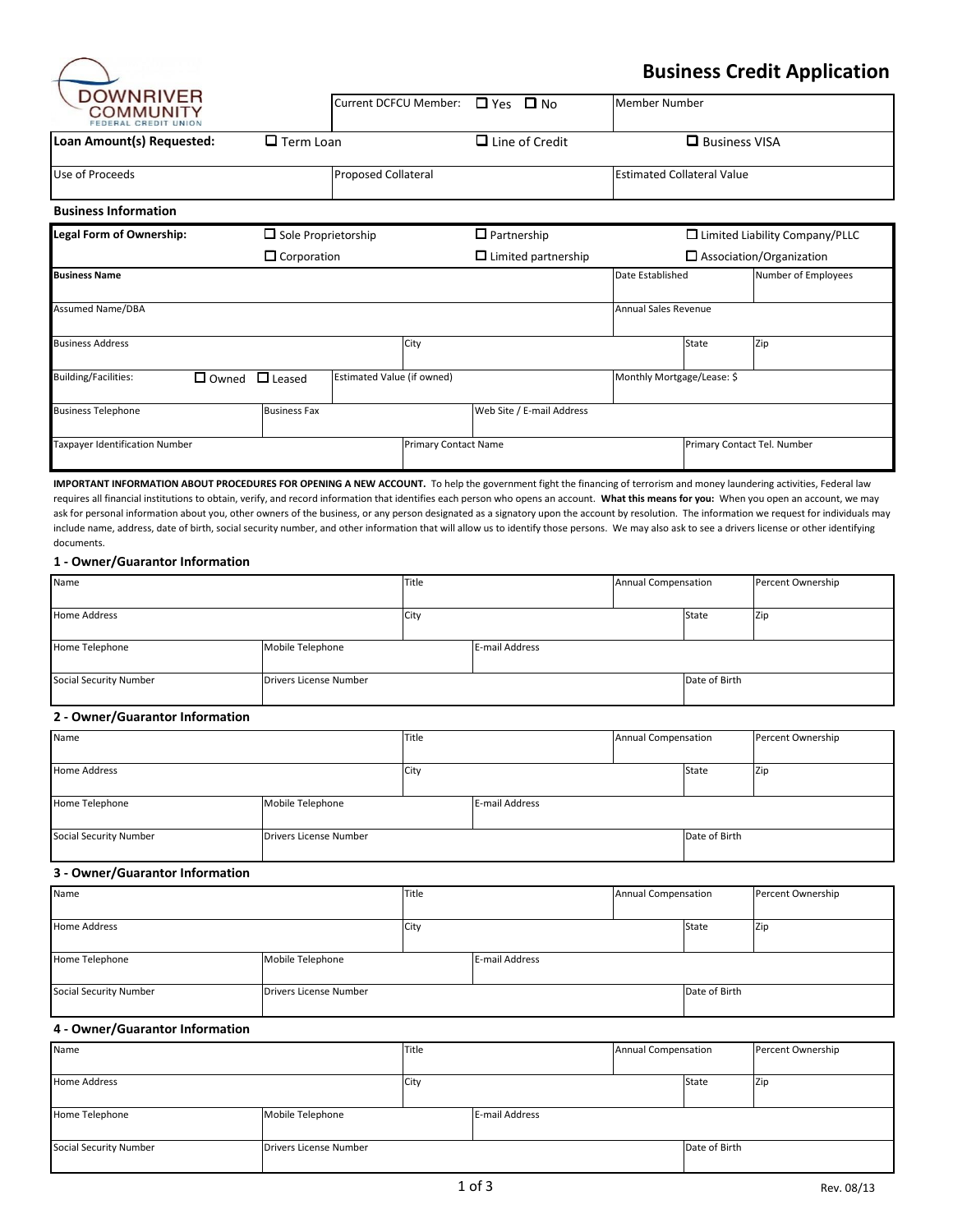#### **Business Deposit Accounts**

| <b>Financial Institution</b> | Account # | <b>Checking Balance</b> | Savings Balance |
|------------------------------|-----------|-------------------------|-----------------|
|                              |           |                         |                 |
| <b>Financial Institution</b> | Account # | <b>Checking Balance</b> | Savings Balance |
|                              |           |                         |                 |
| <b>Financial Institution</b> | Account # | <b>Checking Balance</b> | Savings Balance |
|                              |           |                         |                 |

#### **Existing Business Debt**

| Loan Type                               | Rate                                    | Current Balance   | <b>Monthly Payment</b> | Collateral |
|-----------------------------------------|-----------------------------------------|-------------------|------------------------|------------|
| $\square$ Term $\square$ Line of Credit |                                         |                   |                        |            |
| Loan Type                               | Rate                                    | l Current Balance | <b>Monthly Payment</b> | Collateral |
| $\square$ Term $\square$ Line of Credit |                                         |                   |                        |            |
| Loan Type                               | Rate                                    | Current Balance   | <b>Monthly Payment</b> | Collateral |
|                                         |                                         |                   |                        |            |
| Loan Type                               | Rate                                    | Current Balance   | <b>Monthly Payment</b> | Collateral |
| $\square$ Term $\square$ Line of Credit |                                         |                   |                        |            |
|                                         | $\square$ Term $\square$ Line of Credit |                   |                        |            |

#### **General Information**

| Involved in any bankruptcies or<br>insolvency proceedings? | Any outstanding judgments or liens | Involved in any pending lawsuits? | Any delinquent loans or trade accounts? |
|------------------------------------------------------------|------------------------------------|-----------------------------------|-----------------------------------------|
| $\Box$ Yes                                                 | Yes                                | $\Box$ No                         | $\Box$ No                               |
| $\square$ No                                               | ∩ No                               | Yes                               | Yes                                     |

## **Fair Credit Reporting Act Notice**

DOWNRIVER COMMUNITY FEDERAL CREDIT UNION OBTAINS CONSUMER REPORTS\* FROM CONSUMER REPORTING AGENCIES TO EVALUATE LOAN APPLICATIONS, TO DETERMINE ELIGIBILITY FOR ADDITIONAL FINANCIAL PRODUCTS AND SERVICES OFFERED BY DOWNRIVER COMMUNITY FEDERAL CREDIT UNION, AND FOR OTHER LEGALLY PERMISSIBLE PURPOSES.

DOWNRIVER COMMUNITY FEDERAL CREDIT UNION MAY SHARE INFORMATION PROVIDED IN ANY CONSUMER REPORT WITH ANY CREDIT UNION PARTICIPATING IN THE INITIAL OR SUBSEQUENT FUNDING OR CONSIDERATION OF FUNDING (EVALUATING CREDIT FOR APPROVAL) OF THIS LOAN.

PLEASE NOTE THAT CONSUMER REPORT INFORMATION DOES NOT INCLUDE INFORMATION RELATING SOLELY TO TRANSACTIONS AND EXPERIENCES BETWEEN YOU AND DOWNRIVER COMMUNITY FEDERAL CREDIT UNION, INCLUDING INFORMATION YOU PROVIDE WITH THIS CREDIT REQUEST.

\*A consumer report is any written, oral, or other communication from a consumer reporting agency which bears on an individual's creditworthiness, credit standing, credit capacity, character, general reputation, personal characteristics, or mode of living which is used or expected to be used in whole or in part for the purpose of serving as a factor in establishing the consumer's eligibility for: (a) credit or insurance to be used primarily for personal, family, or household purposes; (b) employment purposes; or (c) any other purpose authorized under section 604 of the Fair Credit Reporting Act. November 2004

#### **Owners/Officers Signatures**

| Authorization to obtain a consumer credit report. I understand that the above information may be used to obtain a consumer credit report about me. I have read |                                                                    |                               |                               |      |  |  |  |  |  |
|----------------------------------------------------------------------------------------------------------------------------------------------------------------|--------------------------------------------------------------------|-------------------------------|-------------------------------|------|--|--|--|--|--|
| the above Fair Credit Reporting Act Notice and I authorize Downriver Community Federal Credit Union to obtain such a report in connection with Borrower's      |                                                                    |                               |                               |      |  |  |  |  |  |
|                                                                                                                                                                | application or in accordance with the terms of any loan agreement. |                               |                               |      |  |  |  |  |  |
| I/We certify to the best of my knowledge that the information contained herein is true and correct.                                                            |                                                                    |                               |                               |      |  |  |  |  |  |
|                                                                                                                                                                |                                                                    |                               |                               |      |  |  |  |  |  |
|                                                                                                                                                                |                                                                    |                               |                               |      |  |  |  |  |  |
| 1 - Owner/Guarantor Signature                                                                                                                                  | Date                                                               |                               | 2 - Owner/Guarantor Signature | Date |  |  |  |  |  |
|                                                                                                                                                                |                                                                    |                               |                               |      |  |  |  |  |  |
|                                                                                                                                                                |                                                                    |                               |                               |      |  |  |  |  |  |
| 3 - Owner/Guarantor Signature                                                                                                                                  | Date                                                               | 4 - Owner/Guarantor Signature |                               | Date |  |  |  |  |  |
| For Credit Union Use Only                                                                                                                                      |                                                                    |                               |                               |      |  |  |  |  |  |
| <b>Credit Request Decision:</b>                                                                                                                                |                                                                    |                               |                               |      |  |  |  |  |  |
| $\Box$ Approved                                                                                                                                                |                                                                    | Credit Limit:                 | VISA Account #                |      |  |  |  |  |  |
| $\Box$ Not Approved, reason(s):                                                                                                                                |                                                                    |                               |                               |      |  |  |  |  |  |
|                                                                                                                                                                |                                                                    |                               |                               |      |  |  |  |  |  |
|                                                                                                                                                                |                                                                    |                               |                               |      |  |  |  |  |  |
|                                                                                                                                                                |                                                                    |                               |                               |      |  |  |  |  |  |
| Signature                                                                                                                                                      | Date                                                               |                               |                               |      |  |  |  |  |  |